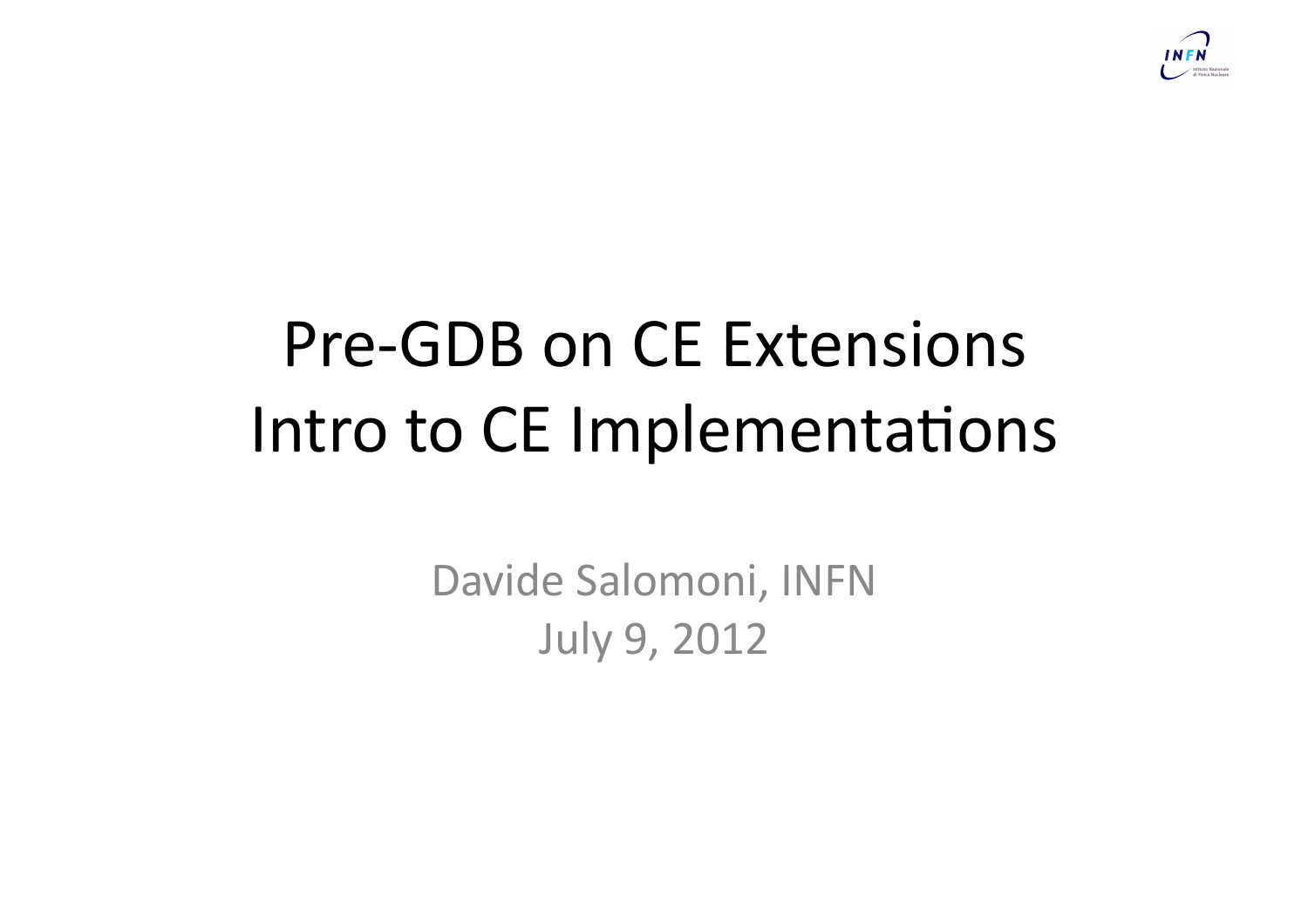

## Questions to CE developers

- Question Zero: are you (CE developers) interested in developing / willing to develop this type of extensions?
- For which LRMS will this be feasible and supported?
- Which dependencies or opportunities are there, in terms for example of:
	- Know-how. E.g. you'd like to do it for SLURM but don't have big SLURM (or SGE, etc.) expertise yet
	- $-$  Integration. E.g. for CE's linked to the EMI project is EMI-ES relevant / useful?
		- Keep in mind time dependencies, though.
	- $-$  Development plans. How does it fit into your current planning? Is a formal request needed? Else?
	- $-$  Connection with other subsystems, e.g. accounting.
	- $-$  What do you need to give us an estimate of the time/effort it will take to analyze the problem, develop and test a solution?